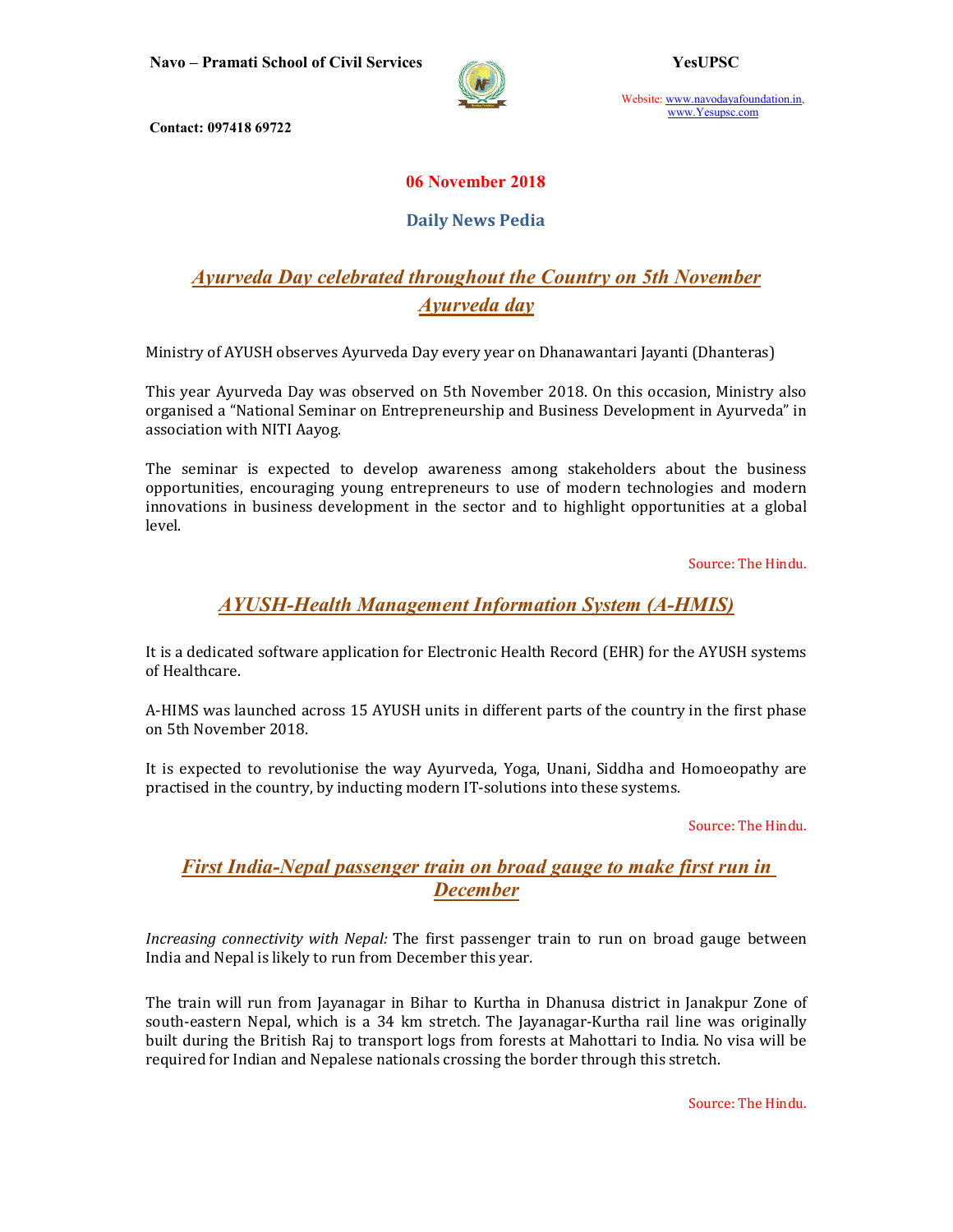## Centre eyes seaplanes in UDAN 3

Opening the third round of the regional connectivity scheme (RCS), the Ministry of Civil Aviation has invited proposals for air routes that include tourist destinations. Seaplanes may soon be operating commercial passenger flights in India with the Centre inviting bids for connecting selected destinations under the RCS.

Few destinations that the government proposes to connect through seaplanes are the recently unveiled Statue of Unity at SardarSarovar Dam, Sabarmati Riverfront in Ahmedabad, Tehri Dam in Uttarakhand and NagarjunaSagar in Telangana.

Offerings in phase 3: In the latest phase, the Centre is reoffering 34 airports that weren't successfully connected. Some destinations have been put on the block again as helicopter operations failed to take off. The Centre has also offered 23 tourist destinations including Bodh Gaya, Agra, Kanha, Varanasi, Hampi, Mysore and Kullu. The previous two rounds saw a total of 428 routes awarded to 17 airlines and helicopter operators.



New rules for foreigners in detention centres

The government has informed the Supreme Court that new guidelines are being framed for keeping foreign nationals in detention centres across the country.

The issue of framing of detention manual for keeping foreign nationals had cropped up when the apex court was hearing a matter related to the condition of detention centres in Assam.

The apex court had recently expressed displeasure that foreign nationals kept in detention centres in Assam were "separated" from their families and had asked the state to look into the issue with urgency so that the families are "not broken up".

The court observed it was "inappropriate" to keep the families separated without any valid reason.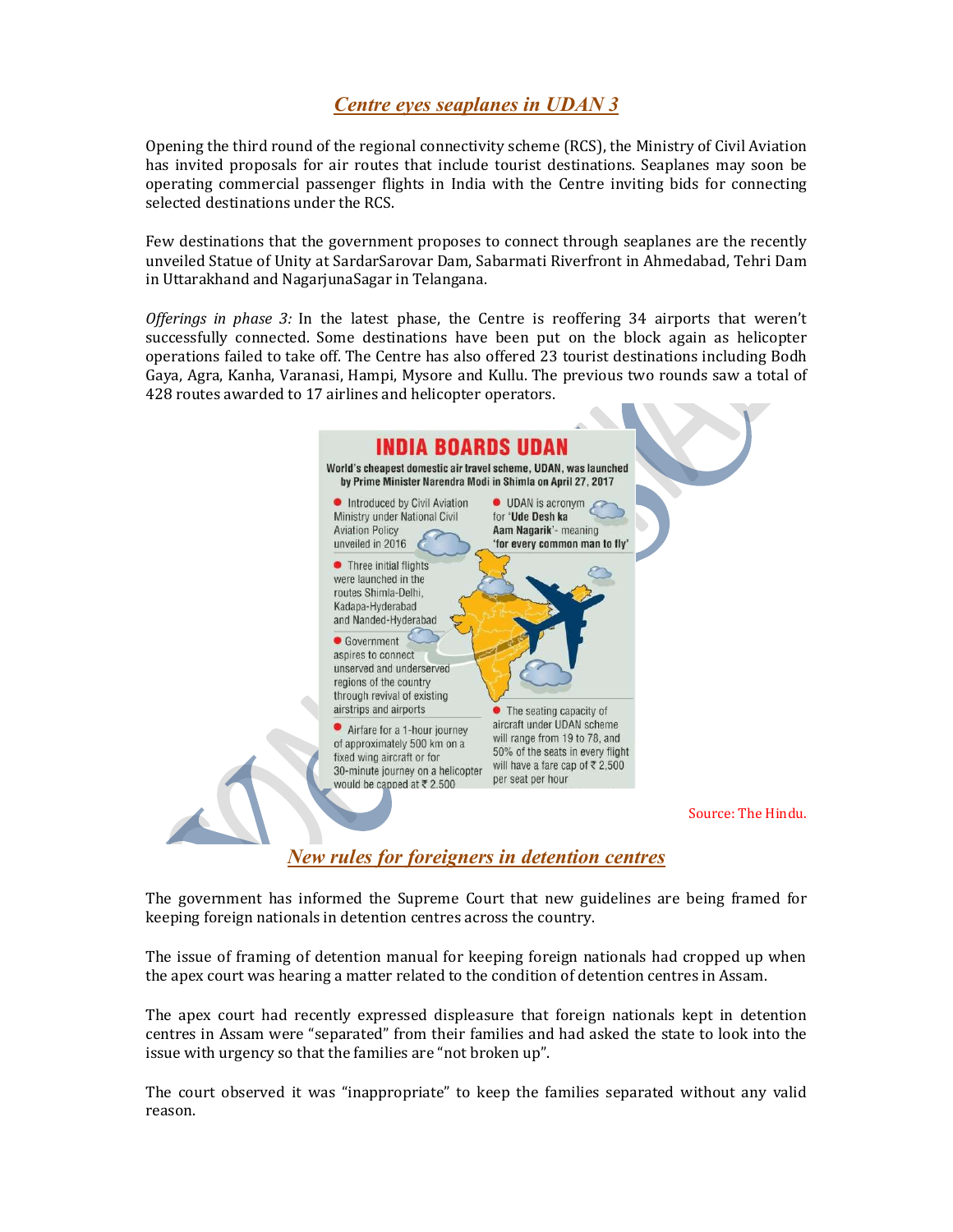The Centre had told the apex court that it was in the process of framing guidelines for keeping foreign nationals in detention centres across the country and the process would take around three months.

Source: The Hindu.

#### **Editorial**

#### Going beyond the credit requirements of MSMEs

The government should work to improve the overall regulatory architecture in order to incentivize smaller firms to scale up

The announcement of support to micro, small and medium enterprises (MSME) by Prime Minister Narendra Modi last week had both economic and political rationales behind it. Politically, the government would like to be seen as supporting MSMEs, given that people engaged in the sector are considered a core constituency of the ruling BharatiyaJanata Party. Economically, any improvement in the sector's operating environment will help the Indian economy. The share of MSMEs in the country's gross value added is estimated to be about 32%. It also contributes about 40% to total exports and 45% to manufacturing output.

Apart from improving ease of doing business, the most important announcements were regarding access and cost of credit. MSMEs can now get in-principle approval for loans of up to ₹1 crore in 59 minutes. Additionally, goods and services tax (GST)-registered MSMEs will get an interest subvention on fresh or incremental loans. Interest rate rebates have also been announced for exporters. While an increase in the flow of credit will benefit the sector, banks and financial institutions would do well to not dilute their credit appraisal criteria.

Availability of credit from formal sources has been a problem for the sector. MSME credit is also one of the reasons behind the ongoing rift between the government and the Reserve Bank of India (RBI). In terms of financing, the share of non-banking financial companies (NBFCs) has gone up in recent years, given that banks saddled with high non-performing assets (NPAs) are reluctant to lend. But since NBFCs are now facing a liquidity crunch, it is likely that the flow of credit would have been affected. A Mint Street Memo, published by the RBI in August, mapped the flow of credit to the sector. While about 90% of credit from formal sources comes from banks, loans extended by NBFCs to MSMEs have increased in recent years. Credit flow was affected in the aftermath of demonetization, though it subsequently recovered from February 2017. Nevertheless, the share of credit to MSMEs has declined as a proportion of overall bank credit in recent years.

Although government intervention will help the sector, the actual impact for a large number of small firms will remain limited. The problem is that, as researchers highlighted in the abovementioned note, more than 90% of MSMEs operate in the informal sector. These firms largely depend on informal sources of credit at higher interest rates. It is difficult for these firms to get loans from banks because they do not maintain proper documents and records.

At a broader level, since most firms are very small, besides non-availability of formal finance, they are also not in a position to adopt technology to improve productivity. Further, most firms in the informal sector are unlikely to attract skilled labour. The sixth economic census, for example, showed that enterprises on an average employed only 2.24 people. This illustrates that the problem is much bigger than the availability of credit.

India has a large number of tiny firms that work in the informal sector and do not scale up. This has not only affected growth and output, particularly in the manufacturing sector, but also employment generation. It is likely that with increasing digitization and the implementation of